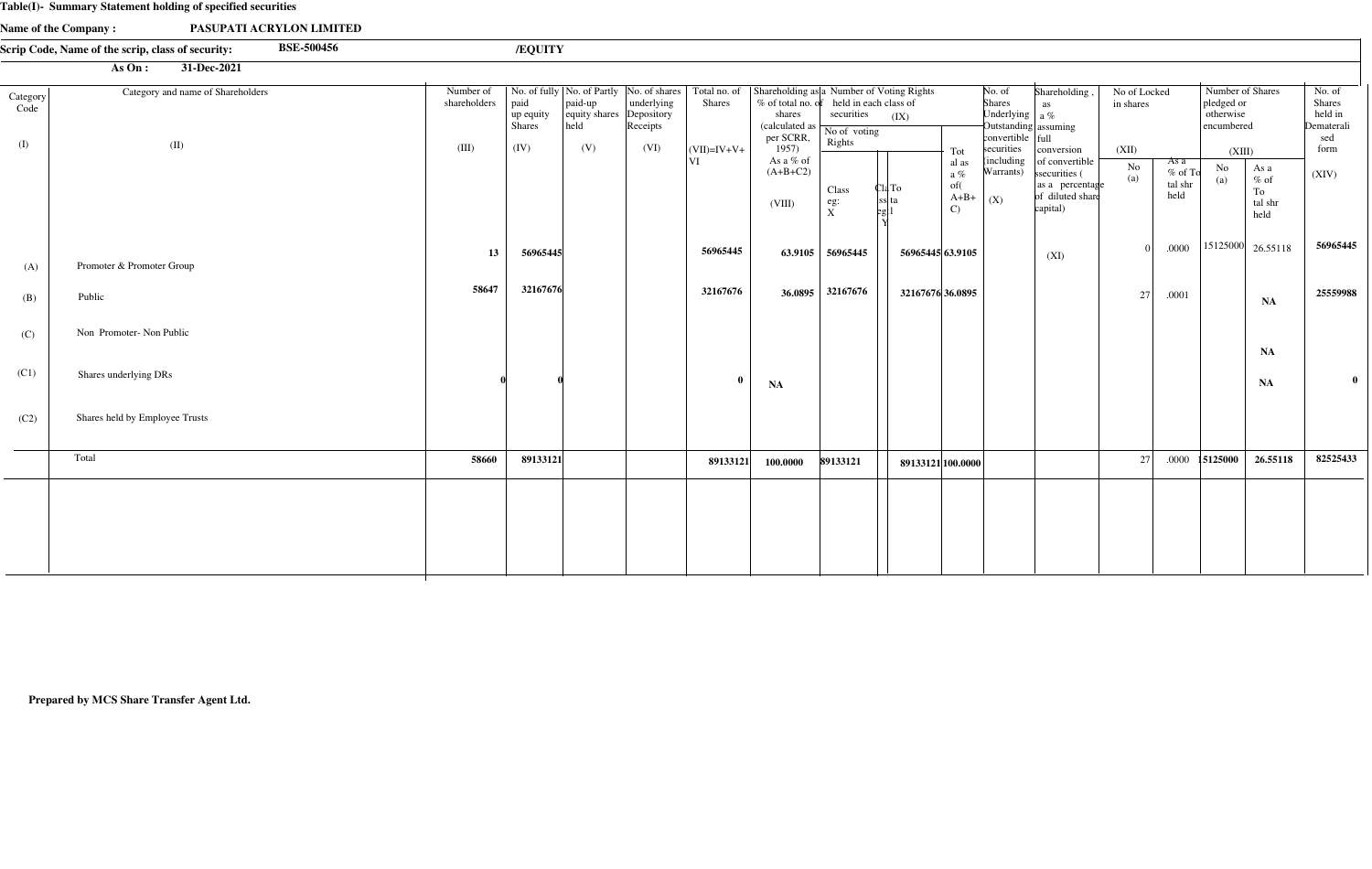|                  |                                                    |       |                           | As $On:$                           | 31-Dec-2021                                 |                                                                        |                               |                                                                                                                 |                                |                                               |          |                               |                                         |                                                                  |           |                                         |                                |                                          |                                           |
|------------------|----------------------------------------------------|-------|---------------------------|------------------------------------|---------------------------------------------|------------------------------------------------------------------------|-------------------------------|-----------------------------------------------------------------------------------------------------------------|--------------------------------|-----------------------------------------------|----------|-------------------------------|-----------------------------------------|------------------------------------------------------------------|-----------|-----------------------------------------|--------------------------------|------------------------------------------|-------------------------------------------|
| Category<br>Code | Categoryand name of Shareholders                   | PAN   | Number of<br>shareholders | paid<br>up equity<br><b>Shares</b> | paid-up<br>equity shares Depository<br>held | No. of fully   No. of Partly   No. of shares<br>underlying<br>Receipts | Total no. of<br><b>Shares</b> | Shareholding as aNumber of Voting Rights<br>% of total no. of held in each class of<br>shares<br>(calculated as | securities<br>No of voting     |                                               | (X)      | Tot                           | No. of<br>Shares<br>Underlying assuming | Shareholding<br>as a %<br>Outstanding full conversion            | in shares | No of Locked                            | Number of Shares<br>pledged or | otherwise encumbered                     | No. of<br>Shares<br>held in<br>Dematerali |
| (I)              | (II)                                               | (III) | (IV)                      | (V)                                | (VI)                                        | $\vert$ (VII)=IV+V+                                                    |                               | per SCRR,<br>1957)                                                                                              | Rights                         |                                               |          | al as<br>a %                  | convertible $of$<br>securities          | convertible                                                      |           | (XIII)                                  | (XIV)                          |                                          | sed<br>form                               |
|                  |                                                    |       |                           |                                    |                                             | VI                                                                     | (VIII)                        | As a % of<br>$(A+B+C2)$<br>(IX)                                                                                 | Class<br>eg:<br>$\overline{x}$ | To<br>  <sub>C1a</sub>  <br> ss <br>ta<br>eg: |          | of(<br>$A+B+$<br>$\mathbf{C}$ | (including<br>Warrants)<br>(XI)         | securities<br>as a<br>percentage<br>of diluted<br>share capital) | No<br>(a) | As a<br>$%$ of<br>To<br>tal shr<br>held | $\rm No$<br>(a)                | As a<br>$\%$ of<br>To<br>tal shr<br>held | (XV)                                      |
|                  |                                                    |       |                           |                                    |                                             |                                                                        |                               |                                                                                                                 |                                |                                               |          |                               |                                         | (XII)                                                            |           |                                         |                                |                                          |                                           |
| A                | <b>Shareholding of Promoter and Promoter Group</b> |       |                           |                                    |                                             |                                                                        |                               |                                                                                                                 |                                |                                               |          |                               |                                         |                                                                  |           |                                         |                                |                                          |                                           |
| -1               | Indian                                             |       |                           |                                    |                                             |                                                                        |                               |                                                                                                                 |                                |                                               |          |                               |                                         |                                                                  |           |                                         |                                |                                          |                                           |
| a                | Individuals/Hindu Undivided Family                 |       | $\overline{3}$            | 17454996                           |                                             |                                                                        | 17454996                      | 19.5831                                                                                                         | 17454996                       |                                               | 17454996 | 19.5831                       |                                         |                                                                  |           | .0000                                   | 1125000                        | 6.4450                                   | 17454996                                  |
|                  |                                                    |       |                           |                                    |                                             |                                                                        |                               |                                                                                                                 |                                |                                               |          |                               |                                         |                                                                  |           | .0000                                   |                                |                                          |                                           |
|                  | VINOD KUMAR JAIN HUF AAAHV2404F                    |       |                           | 603342                             |                                             |                                                                        | 603342                        | .6769                                                                                                           | 603342                         |                                               | 603342   | .6769                         |                                         |                                                                  |           | .0000                                   |                                |                                          | 603342                                    |
|                  | VINEET JAIN AAFPJ7478L                             |       |                           | 12422422                           |                                             |                                                                        | 12422422                      | 13.9369                                                                                                         | 12422422                       |                                               | 12422422 | 13.9369                       |                                         |                                                                  |           | .0000                                   | 1125000                        | 1.2622                                   | 12422422                                  |
|                  | MANISH JAIN AADPJ8524F                             |       |                           | 4429232                            |                                             |                                                                        | 4429232                       | 4.9692                                                                                                          | 4429232                        |                                               | 4429232  | 4.9692                        |                                         |                                                                  |           | .0000                                   |                                |                                          | 4429232                                   |
| $\mathbf b$      | Central Government/ State Government(s)            |       | $\overline{0}$            | $\overline{0}$                     |                                             |                                                                        | $\overline{0}$                | .0000                                                                                                           |                                |                                               |          | $.0000$                       |                                         |                                                                  |           | .0000                                   |                                | .0000                                    |                                           |
|                  |                                                    |       |                           |                                    |                                             |                                                                        |                               |                                                                                                                 |                                |                                               |          |                               |                                         |                                                                  |           |                                         |                                |                                          |                                           |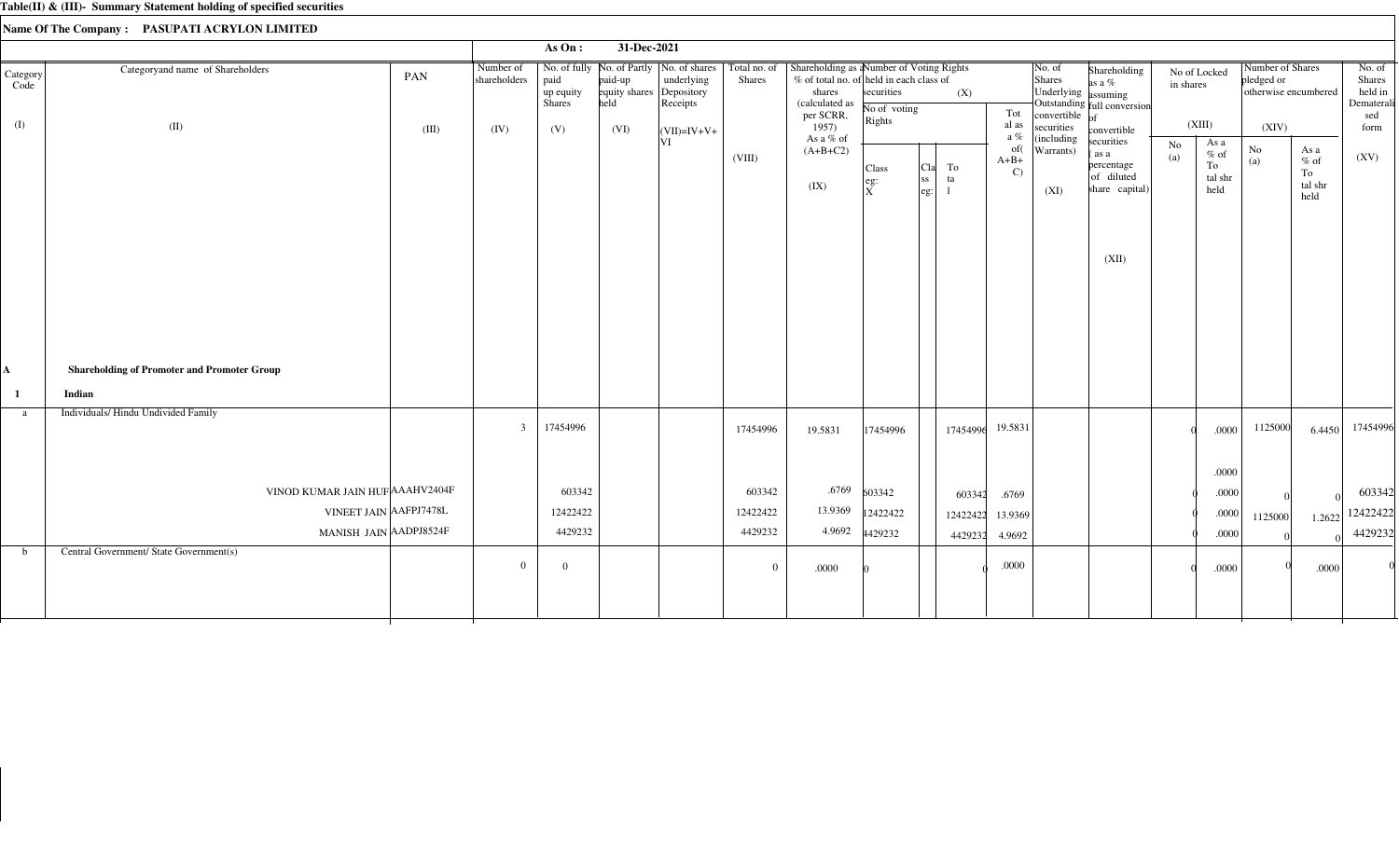|                  |                                                                                      |       |                           | As On:                             | 31-Dec-2021                                 |                                                                        |                               |                                                                                                                 |                             |                                 |          |                                      |                                         |                                                                  |                           |                                         |                                                        |                                          |                                           |
|------------------|--------------------------------------------------------------------------------------|-------|---------------------------|------------------------------------|---------------------------------------------|------------------------------------------------------------------------|-------------------------------|-----------------------------------------------------------------------------------------------------------------|-----------------------------|---------------------------------|----------|--------------------------------------|-----------------------------------------|------------------------------------------------------------------|---------------------------|-----------------------------------------|--------------------------------------------------------|------------------------------------------|-------------------------------------------|
| Category<br>Code | Categoryand name of Shareholders                                                     | PAN   | Number of<br>shareholders | paid<br>up equity<br><b>Shares</b> | paid-up<br>equity shares Depository<br>held | No. of fully   No. of Partly   No. of shares<br>underlying<br>Receipts | Total no. of<br><b>Shares</b> | Shareholding as aNumber of Voting Rights<br>% of total no. of held in each class of<br>shares<br>(calculated as | securities<br>No of voting  |                                 | (X)      | Tot                                  | No. of<br>Shares<br>Underlying assuming | Shareholding<br>as a $%$<br>Outstanding full conversion          | No of Locked<br>in shares |                                         | Number of Shares<br>pledged or<br>otherwise encumbered |                                          | No. of<br>Shares<br>held in<br>Dematerali |
| (I)              | (II)                                                                                 | (III) | (IV)                      | (V)                                | (VI)                                        | $\vert$ (VII)=IV+V+                                                    |                               | per SCRR,<br>1957)                                                                                              | Rights                      |                                 |          | al as                                | convertible $ _{of}$<br>securities      | convertible                                                      |                           | (XIII)                                  | (XIV)                                                  |                                          | sed<br>form                               |
|                  |                                                                                      |       |                           |                                    |                                             | VI                                                                     | (VIII)                        | As a % of<br>$(A+B+C2)$<br>(IX)                                                                                 | Class<br>eg:<br>$\mathbf x$ | To<br> C1a <br> ss<br>ta<br>eg: |          | a %<br>of(<br>$A+B+$<br>$\mathbf{C}$ | (including<br>Warrants)<br>(XI)         | securities<br>as a<br>percentage<br>of diluted<br>share capital) | No<br>(a)                 | As a<br>$%$ of<br>To<br>tal shr<br>held | No<br>(a)                                              | As a<br>$\%$ of<br>To<br>tal shr<br>held | (XV)                                      |
|                  |                                                                                      |       |                           |                                    |                                             |                                                                        |                               |                                                                                                                 |                             |                                 |          |                                      |                                         | (XII)                                                            |                           |                                         |                                                        |                                          |                                           |
| A                | <b>Shareholding of Promoter and Promoter Group</b>                                   |       |                           |                                    |                                             |                                                                        |                               |                                                                                                                 |                             |                                 |          |                                      |                                         |                                                                  |                           |                                         |                                                        |                                          |                                           |
| -1               | Indian                                                                               |       |                           |                                    |                                             |                                                                        |                               |                                                                                                                 |                             |                                 |          |                                      |                                         |                                                                  |                           |                                         |                                                        |                                          |                                           |
| $\mathbf{c}$     | <b>Bodies Corporate</b>                                                              |       | 9                         | 35028697                           |                                             |                                                                        | 35028697                      | 39.2991                                                                                                         | 35028697                    |                                 | 35028697 | 39.2991                              |                                         |                                                                  |                           | .0000                                   | 14000000                                               | 39.9670                                  | 35028697                                  |
|                  |                                                                                      |       |                           |                                    |                                             |                                                                        |                               |                                                                                                                 |                             |                                 |          |                                      |                                         |                                                                  |                           | .0000                                   |                                                        |                                          |                                           |
|                  | ARIHANT EXPORTS LIMITED AAACA0143P                                                   |       |                           | 4627867                            |                                             |                                                                        | 4627867                       | 5.1921                                                                                                          | 4627867                     |                                 | 4627867  | 5.1921                               |                                         |                                                                  |                           | .0000                                   |                                                        |                                          | 4627867                                   |
|                  | PRABHAT CAPITAL SERVICES LTD ACCP6531C                                               |       |                           | 3500000                            |                                             |                                                                        | 3500000                       | 3.9267                                                                                                          | 3500000                     |                                 | 3500000  | 3.9267                               |                                         |                                                                  |                           | .0000                                   | 3500000                                                | 3.9267                                   | 3500000                                   |
|                  | SIND WAVE FINANCE SERVICES PRIVATE LIMITED AAGCS2744C                                |       |                           | 4000000                            |                                             |                                                                        | 4000000                       | 4.4877                                                                                                          | 4000000                     |                                 | 4000000  | 4.4877                               |                                         |                                                                  |                           | .0000                                   | 4000000                                                | 4.4877                                   | 4000000                                   |
|                  | SULABH PLANTATION & FINANCE LTD ACCS2207C                                            |       |                           | 8250000                            |                                             |                                                                        | 8250000                       | 9.2558                                                                                                          | 8250000                     |                                 | 8250000  | 9.2558                               |                                         |                                                                  |                           |                                         |                                                        |                                          | 8250000                                   |
|                  | SHUBH EXIM LIMITED AABCS8094E                                                        |       |                           | 4500000                            |                                             |                                                                        | 4500000                       | 5.0486                                                                                                          | 4500000                     |                                 | 4500000  | 5.0486                               |                                         |                                                                  |                           | .0000                                   | 4500000                                                | 5.0486                                   | 4500000                                   |
|                  | GURUKRIPA FINVEST PRIVATE LIMITED AAACG4045J                                         |       |                           | 9000000                            |                                             |                                                                        | 9000000                       | 10.0973                                                                                                         | 9000000                     |                                 | 9000000  | 10.0973                              |                                         |                                                                  |                           | .0000                                   | 1000000                                                | 1.1219                                   | 9000000                                   |
|                  | INDER OVERSEAS PRIVATE LIMITED AAACI1230K                                            |       |                           | 1000000                            |                                             |                                                                        | 1000000                       | 1.1219                                                                                                          | 1000000                     |                                 | 1000000  | 1.1219                               |                                         |                                                                  |                           | .0000                                   | 1000000                                                | 1.1219                                   | 1000000                                   |
|                  | NITYANAND EXPORTS AND CONSULTANTS CO LIMITED AAACN1386P                              |       |                           | 6380                               |                                             |                                                                        | 6380                          | .0072                                                                                                           | 6380                        |                                 | 6380     | .0072                                |                                         |                                                                  |                           | .0000                                   |                                                        |                                          | 6380                                      |
|                  | MVA FINANCE PRIVATE LIMITED AAACM1452D                                               |       |                           | 144450                             |                                             |                                                                        | 144450                        | .1621                                                                                                           | 144450                      |                                 | 144450   | .1621                                |                                         |                                                                  |                           | .0000                                   |                                                        |                                          | 144450                                    |
| d                | <b>Financial Institutions / Banks</b>                                                |       |                           |                                    |                                             |                                                                        |                               |                                                                                                                 |                             |                                 |          |                                      |                                         |                                                                  |                           |                                         |                                                        |                                          |                                           |
|                  | THE PRADESHIYA INDUSTRIAL AND INVESTMENT CORPORATION OF AAACT6517A<br><b>U.P LTD</b> |       |                           | 4481752                            |                                             |                                                                        | 4481752                       | 5.0282                                                                                                          | 4481752                     |                                 |          | 4481752 5.0282                       |                                         |                                                                  |                           | .0000<br>.0000                          |                                                        |                                          | 4481752                                   |
| d                | <b>Financial Institutions/ Banks</b>                                                 |       |                           | 4481752                            |                                             |                                                                        | 4481752                       | 5.0282                                                                                                          | 4481752                     |                                 | 4481752  | 5.0282                               |                                         |                                                                  |                           | .0000                                   |                                                        | .0000                                    | 4481752                                   |
|                  |                                                                                      |       |                           |                                    |                                             |                                                                        |                               |                                                                                                                 |                             |                                 |          |                                      |                                         |                                                                  |                           |                                         |                                                        |                                          |                                           |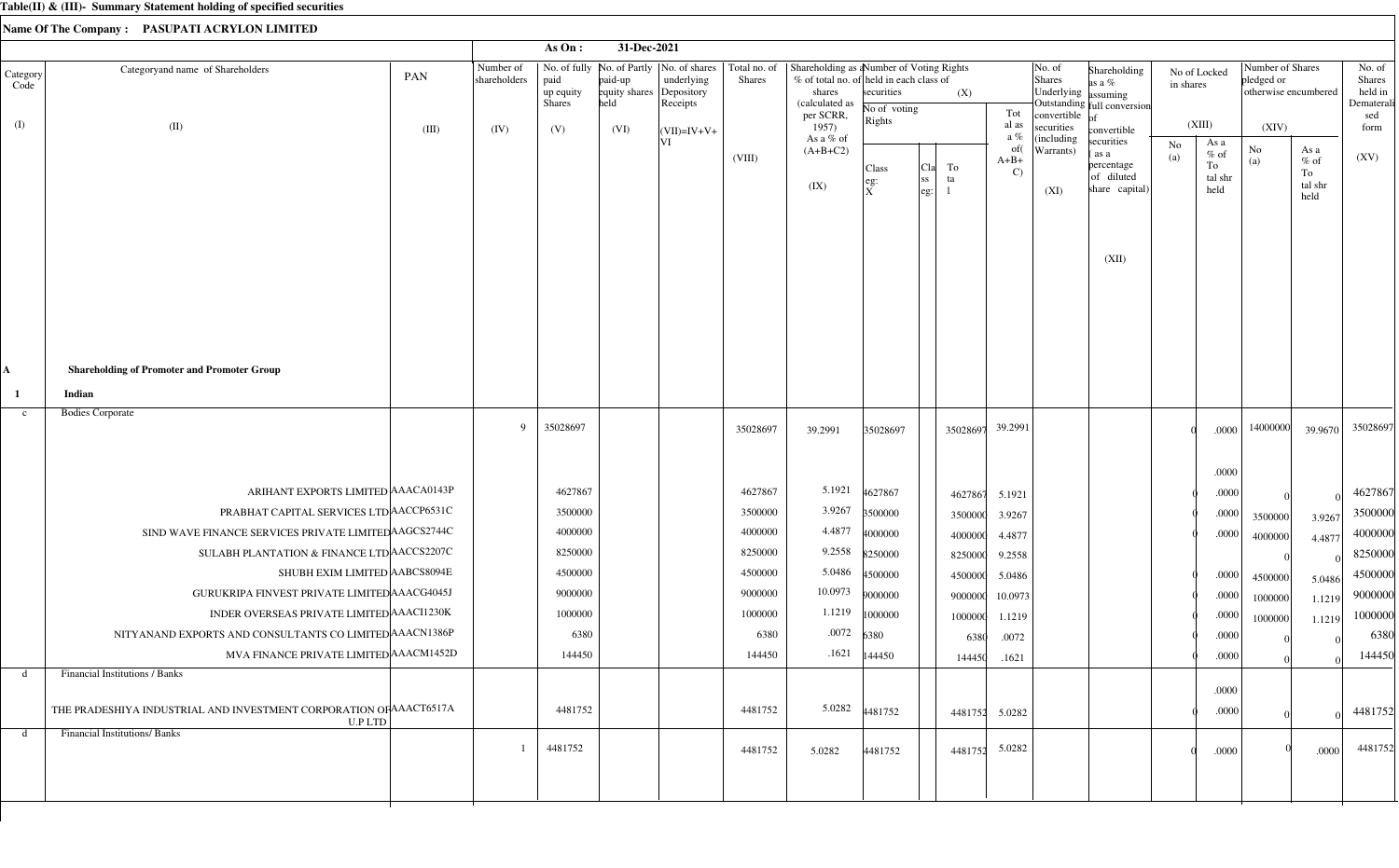|                         |                                                    |              |                                   | As On:                             | 31-Dec-2021                              |                                                       |          |                                                                                                                                                                                                    |                                                                                |                                |                                         |                                                                                                     |                                                                            |           |                                         |                                                                 |                                          |                                                          |
|-------------------------|----------------------------------------------------|--------------|-----------------------------------|------------------------------------|------------------------------------------|-------------------------------------------------------|----------|----------------------------------------------------------------------------------------------------------------------------------------------------------------------------------------------------|--------------------------------------------------------------------------------|--------------------------------|-----------------------------------------|-----------------------------------------------------------------------------------------------------|----------------------------------------------------------------------------|-----------|-----------------------------------------|-----------------------------------------------------------------|------------------------------------------|----------------------------------------------------------|
| Category<br>Code<br>(I) | Categoryand name of Shareholders<br>(II)           | PAN<br>(III) | Number of<br>shareholders<br>(IV) | paid<br>up equity<br>Shares<br>(V) | paid-up<br>equity shares<br>held<br>(VI) | underlying<br>Depository<br>Receipts<br>$(VII)=IV+V+$ | Shares   | No. of fully No. of Partly   No. of shares   Total no. of   Shareholding as a Number of Voting Rights<br>% of total no. of held in each class of<br>shares<br>(calculated as<br>per SCRR,<br>1957) | securities<br>No of voting<br>Rights                                           | (X)                            | Tot<br>al as                            | $\vert$ No. of<br>Shares<br>Underlying assuming<br>convertible $\overline{\text{of}}$<br>securities | Shareholding<br>as a %<br>Outstanding full conversion<br>convertible       | in shares | No of Locked<br>(XIII)                  | Number of Shares<br>pledged or<br>otherwise encumbered<br>(XIV) |                                          | No. of<br>Shares<br>held in<br>Dematerali<br>sed<br>form |
|                         |                                                    |              |                                   |                                    |                                          | ΙVΙ                                                   | (VIII)   | As a % of<br>$(A+B+C2)$<br>(IX)                                                                                                                                                                    | Class<br>$\left  \begin{smallmatrix} \text{eg:} \ X \end{smallmatrix} \right $ | To<br>Cla<br> ss <br>ta<br>eg: | a $\%$<br>of(<br>$A+B+$<br>$\mathbf{C}$ | (including<br>Warrants)<br>(XI)                                                                     | securities<br>(as a<br>percentage<br>of diluted<br>share capital)<br>(XII) | No<br>(a) | As a<br>$%$ of<br>To<br>tal shr<br>held | $\rm No$<br>(a)                                                 | As a<br>$\%$ of<br>To<br>tal shr<br>held | (XV)                                                     |
| A                       | <b>Shareholding of Promoter and Promoter Group</b> |              |                                   |                                    |                                          |                                                       |          |                                                                                                                                                                                                    |                                                                                |                                |                                         |                                                                                                     |                                                                            |           |                                         |                                                                 |                                          |                                                          |
|                         | Indian                                             |              |                                   |                                    |                                          |                                                       |          |                                                                                                                                                                                                    |                                                                                |                                |                                         |                                                                                                     |                                                                            |           |                                         |                                                                 |                                          |                                                          |
| e.                      | Any Other (Specify)                                |              | $\Omega$                          | $\theta$                           |                                          |                                                       | $\Omega$ | .0000                                                                                                                                                                                              |                                                                                |                                | $.0000$                                 |                                                                                                     |                                                                            |           | .0000                                   |                                                                 | .0000                                    |                                                          |
|                         | Sub Total $(A)(1)$ :                               |              | 13                                | 56965445                           |                                          |                                                       | 56965445 | 63.9104                                                                                                                                                                                            | 56965445                                                                       |                                | 56965445 63.9104                        |                                                                                                     |                                                                            | 27        | .0001                                   | 15125000                                                        | 26.5512                                  | 56965445                                                 |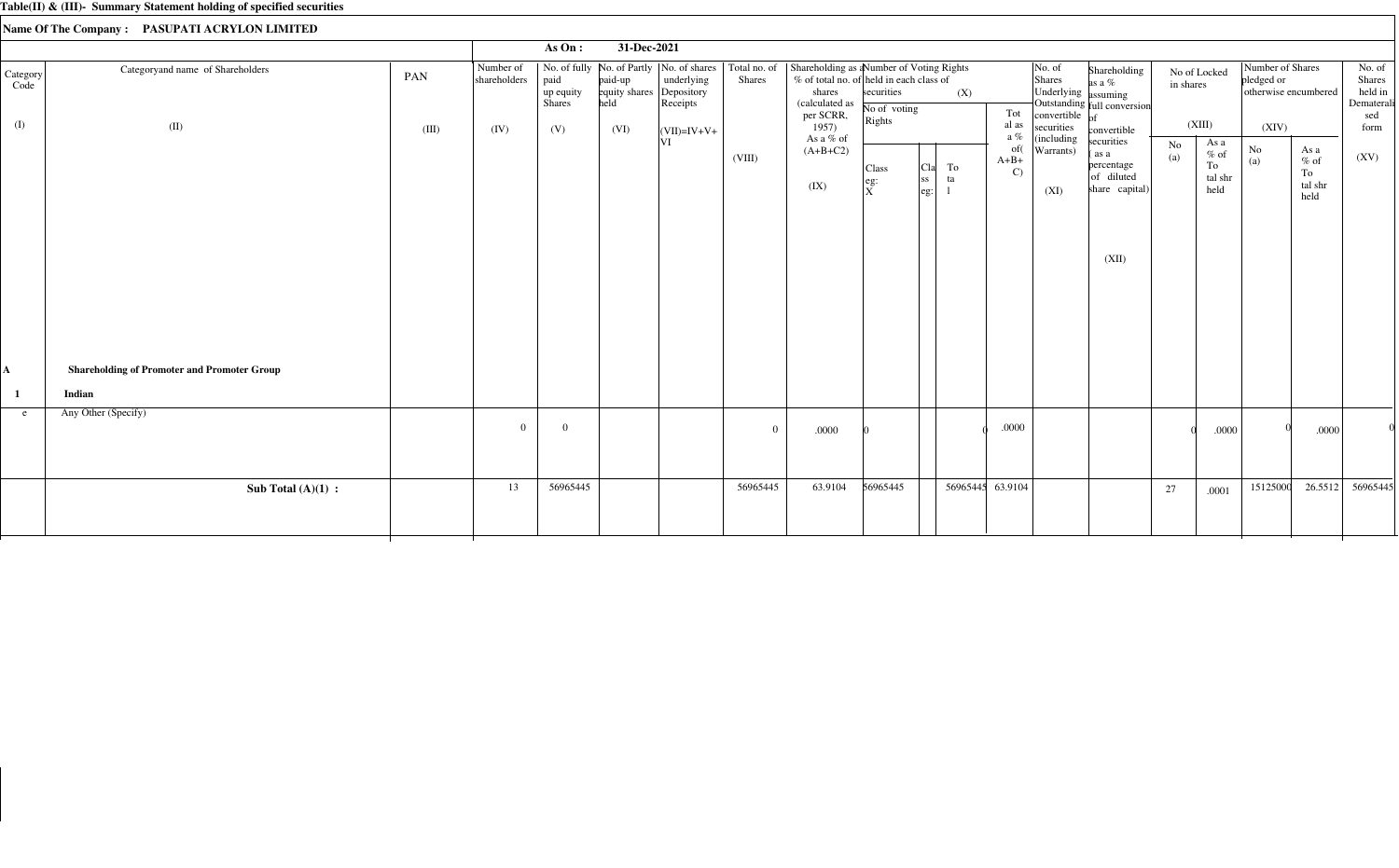|                         |                                                          |       |                           | As $On:$                           | 31-Dec-2021                                 |                                                                        |                               |                                                                                                                               |                                      |                                                                  |                               |                                                             |                                                              |                           |                                  |                                |                                                                       |                                                  |
|-------------------------|----------------------------------------------------------|-------|---------------------------|------------------------------------|---------------------------------------------|------------------------------------------------------------------------|-------------------------------|-------------------------------------------------------------------------------------------------------------------------------|--------------------------------------|------------------------------------------------------------------|-------------------------------|-------------------------------------------------------------|--------------------------------------------------------------|---------------------------|----------------------------------|--------------------------------|-----------------------------------------------------------------------|--------------------------------------------------|
| Category<br>Code        | Categoryand name of Shareholders                         | PAN   | Number of<br>shareholders | paid<br>up equity<br><b>Shares</b> | paid-up<br>equity shares Depository<br>held | No. of fully   No. of Partly   No. of shares<br>underlying<br>Receipts | Total no. of<br><b>Shares</b> | Shareholding as a Number of Voting Rights<br>% of total no. of held in each class of<br>shares<br>(calculated as<br>per SCRR, | securities<br>No of voting<br>Rights | (X)                                                              | Tot                           | No. of<br>Shares<br>Underlying assuming<br>convertible $of$ | Shareholding<br>as a %<br>Outstanding full conversion        | No of Locked<br>in shares |                                  | Number of Shares<br>pledged or | otherwise encumbered                                                  | No. of<br>Shares<br>held in<br>Dematerali<br>sed |
| (I)                     | (II)                                                     | (III) | (IV)                      | (V)                                | (VI)                                        | $\vert$ (VII)=IV+V+<br> VI                                             |                               | 1957)<br>As a % of                                                                                                            |                                      |                                                                  | al as<br>a $\%$               | securities<br>(including                                    | convertible<br>securities                                    |                           | (XIII)<br>As a                   | (XIV)                          |                                                                       | form                                             |
|                         |                                                          |       |                           |                                    |                                             |                                                                        | (VIII)                        | $(A+B+C2)$<br>(IX)                                                                                                            | Class<br>eg:<br>$\overline{X}$       | To<br> C1a <br><sub>ss</sub><br>ta<br>$\left  \text{eg} \right $ | of(<br>$A+B+$<br>$\mathbf{C}$ | Warrants)<br>(XI)                                           | (as a<br>percentage<br>of diluted<br>share capital)<br>(XII) | No<br>(a)                 | $\%$ of<br>To<br>tal shr<br>held | $\rm No$<br>(a)                | As a<br>$\%$ of<br>To<br>$\ensuremath{\text{tal}}\xspace$ shr<br>held | (XV)                                             |
| A                       | <b>Shareholding of Promoter and Promoter Group</b>       |       |                           |                                    |                                             |                                                                        |                               |                                                                                                                               |                                      |                                                                  |                               |                                                             |                                                              |                           |                                  |                                |                                                                       |                                                  |
| $\overline{\mathbf{c}}$ | Foreign                                                  |       |                           |                                    |                                             |                                                                        |                               |                                                                                                                               |                                      |                                                                  |                               |                                                             |                                                              |                           |                                  |                                |                                                                       |                                                  |
| a                       | Individuals (Non Resident Indians / Foreign Individuals) |       | $\overline{0}$            | $\overline{0}$                     |                                             |                                                                        | $\overline{0}$                | $.0000\,$                                                                                                                     |                                      |                                                                  | $.0000$                       |                                                             |                                                              |                           | .0000                            |                                | .0000<br>.0000                                                        |                                                  |
| b                       | <b>Bodies Corporate</b>                                  |       | $\overline{0}$            | $\overline{0}$                     |                                             |                                                                        | $\mathbf{0}$                  | $.0000\,$                                                                                                                     |                                      |                                                                  | .0000                         |                                                             |                                                              |                           | .0000                            |                                | .0000<br>.0000                                                        |                                                  |
| $\mathbf{c}$            | Institutions                                             |       | $\overline{0}$            | $\overline{0}$                     |                                             |                                                                        | $\overline{0}$                | $.0000$                                                                                                                       |                                      |                                                                  | $.0000$                       |                                                             |                                                              |                           | .0000                            |                                | .0000<br>.0000                                                        |                                                  |
| d                       | <b>Qualified Foreign Investor</b>                        |       | $\overline{0}$            | $\overline{0}$                     |                                             |                                                                        | $\overline{0}$                | .0000                                                                                                                         |                                      |                                                                  | $.0000$                       |                                                             |                                                              |                           | .0000                            |                                | .0000<br>.0000                                                        |                                                  |
| e                       | Any Other (Specify)                                      |       | $\overline{0}$            | $\overline{0}$                     |                                             |                                                                        | $\overline{0}$                | $.0000\,$                                                                                                                     |                                      |                                                                  | .0000                         |                                                             |                                                              |                           | .0000                            |                                | .0000<br>.0000                                                        |                                                  |
|                         | Sub Total $(A)(2)$ :                                     |       | $\overline{0}$            | $\mathbf{0}$                       |                                             |                                                                        | $\overline{0}$                | .0000                                                                                                                         |                                      |                                                                  | .0000                         |                                                             |                                                              | 27                        | .0001                            |                                |                                                                       |                                                  |
|                         | <b>Total Shareholding of Promoter and Promo</b>          |       | 13                        | 56965445                           |                                             |                                                                        | 56965445                      |                                                                                                                               | 63.9104 56965445                     | 56965445                                                         | 63.9104                       |                                                             | 27                                                           |                           | .00.                             |                                | 15125000 26.5512                                                      | 56965445                                         |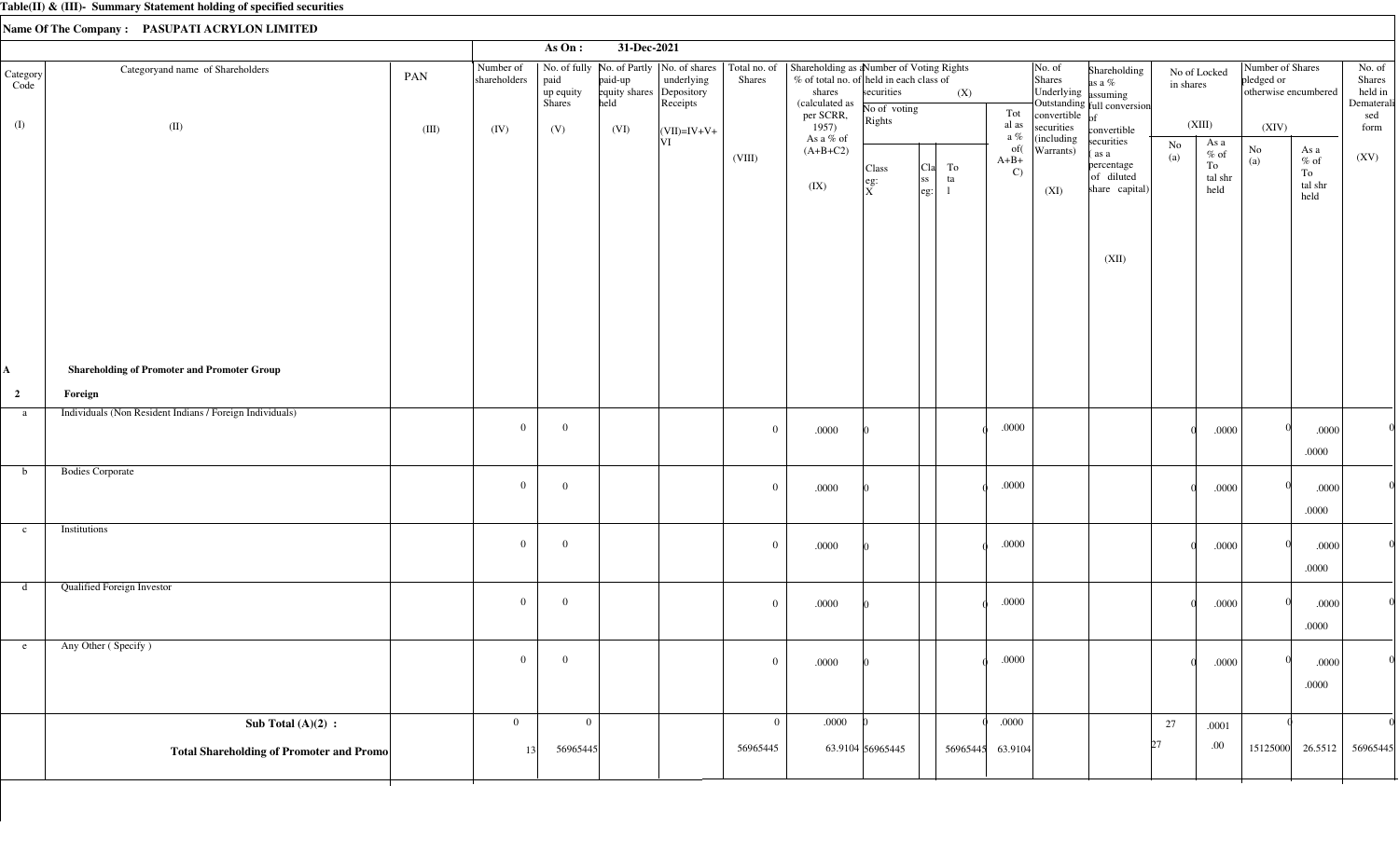|                  |                                     |       |                           | As $On:$                    | 31-Dec-2021                                 |                                                                        |                               |                                                                                                                               |                                                                       |                                                                |          |                               |                                                                        |                                                                   |                           |                                          |                                                        |                                                                       |                                                  |
|------------------|-------------------------------------|-------|---------------------------|-----------------------------|---------------------------------------------|------------------------------------------------------------------------|-------------------------------|-------------------------------------------------------------------------------------------------------------------------------|-----------------------------------------------------------------------|----------------------------------------------------------------|----------|-------------------------------|------------------------------------------------------------------------|-------------------------------------------------------------------|---------------------------|------------------------------------------|--------------------------------------------------------|-----------------------------------------------------------------------|--------------------------------------------------|
| Category<br>Code | Categoryand name of Shareholders    | PAN   | Number of<br>shareholders | paid<br>up equity<br>Shares | paid-up<br>equity shares Depository<br>held | No. of fully   No. of Partly   No. of shares<br>underlying<br>Receipts | Total no. of<br><b>Shares</b> | Shareholding as a Number of Voting Rights<br>% of total no. of held in each class of<br>shares<br>(calculated as<br>per SCRR, | securities<br>No of voting                                            |                                                                | (X)      | Tot                           | No. of<br>Shares<br>Underlying assuming<br>convertible $\overline{of}$ | Shareholding<br>as a %<br>Outstanding full conversion             | No of Locked<br>in shares |                                          | Number of Shares<br>pledged or<br>otherwise encumbered |                                                                       | No. of<br>Shares<br>held in<br>Dematerali<br>sed |
| (I)              | (II)                                | (III) | (IV)                      | (V)                         | (VI)                                        | $\vert$ (VII)=IV+V+                                                    |                               | 1957)<br>As a % of                                                                                                            | Rights                                                                |                                                                |          | al as<br>a $\%$               | securities<br>(including                                               | convertible                                                       |                           | (XIII)                                   | (XIV)                                                  |                                                                       | form                                             |
|                  |                                     |       |                           |                             |                                             | VI                                                                     | (VIII)                        | $(A+B+C2)$<br>(IX)                                                                                                            | Class<br>$\left  \begin{array}{c} \text{eg:} \ X \end{array} \right $ | <sub>C1a</sub>  <br><sub>ss</sub><br>$\left \text{eg:}\right $ | To<br>ta | of(<br>$A+B+$<br>$\mathbf{C}$ | Warrants)<br>(XI)                                                      | securities<br>(as a<br>percentage<br>of diluted<br>share capital) | No<br>(a)                 | As a<br>$\%$ of<br>To<br>tal shr<br>held | $\rm No$<br>(a)                                        | As a<br>$\%$ of<br>To<br>$\ensuremath{\text{tal}}\xspace$ shr<br>held | (XV)                                             |
|                  |                                     |       |                           |                             |                                             |                                                                        |                               |                                                                                                                               |                                                                       |                                                                |          |                               |                                                                        | (XII)                                                             |                           |                                          |                                                        |                                                                       |                                                  |
| B                | <b>Public Shareholding</b>          |       |                           |                             |                                             |                                                                        |                               |                                                                                                                               |                                                                       |                                                                |          |                               |                                                                        |                                                                   |                           |                                          |                                                        |                                                                       |                                                  |
| $\mathbf{1}$     | <b>Institutions</b>                 |       |                           |                             |                                             |                                                                        |                               |                                                                                                                               |                                                                       |                                                                |          |                               |                                                                        |                                                                   |                           |                                          |                                                        |                                                                       |                                                  |
| a                | Mutual Funds/UTI                    |       | $7\overline{ }$           | 179505                      |                                             |                                                                        | 179505                        | .2014                                                                                                                         | 179505                                                                |                                                                | 179505   | .2014                         |                                                                        |                                                                   |                           | .0000                                    |                                                        | .0000                                                                 | 97020                                            |
| $\mathbf b$      | Venture Capital Funds               |       | $\overline{0}$            | $\overline{0}$              |                                             |                                                                        | $\mathbf{0}$                  | .0000                                                                                                                         |                                                                       |                                                                |          | $.0000$                       |                                                                        |                                                                   |                           | .0000                                    |                                                        | .0000                                                                 |                                                  |
| $\mathbf{c}$     | <b>Alternate Investment Funds</b>   |       | $\overline{0}$            | $\overline{0}$              |                                             |                                                                        | $\mathbf{0}$                  | .0000                                                                                                                         |                                                                       |                                                                |          | $.0000$                       |                                                                        |                                                                   |                           | .0000                                    |                                                        | .0000                                                                 |                                                  |
| d                | Foreign Venture Capital Investors   |       | $\mathbf{0}$              | $\overline{0}$              |                                             |                                                                        | $\mathbf{0}$                  | .0000                                                                                                                         |                                                                       |                                                                |          | $.0000$                       |                                                                        |                                                                   |                           | .0000                                    |                                                        | .0000                                                                 |                                                  |
| e                | Foreign Portfolio Investors         |       | $\overline{0}$            | $\overline{0}$              |                                             |                                                                        | $\overline{0}$                | .0000                                                                                                                         |                                                                       |                                                                |          | $.0000$                       |                                                                        |                                                                   |                           | .0000                                    |                                                        | .0000                                                                 | $\Omega$                                         |
| f                | <b>Financial Institutions/Banks</b> |       | 6                         | 5085                        |                                             |                                                                        | 5085                          | .0057                                                                                                                         | 5085                                                                  |                                                                | 5085     | .0057                         |                                                                        |                                                                   |                           | .0000                                    |                                                        | .0000                                                                 | 4815                                             |
| g                | <b>Insurance Companies</b>          |       | $\overline{0}$            | $\overline{0}$              |                                             |                                                                        | $\mathbf{0}$                  | .0000                                                                                                                         |                                                                       |                                                                |          | .0000                         |                                                                        |                                                                   |                           | .0000                                    |                                                        | .0000                                                                 |                                                  |
|                  |                                     |       |                           |                             |                                             |                                                                        |                               |                                                                                                                               |                                                                       |                                                                |          |                               |                                                                        |                                                                   |                           |                                          |                                                        |                                                                       |                                                  |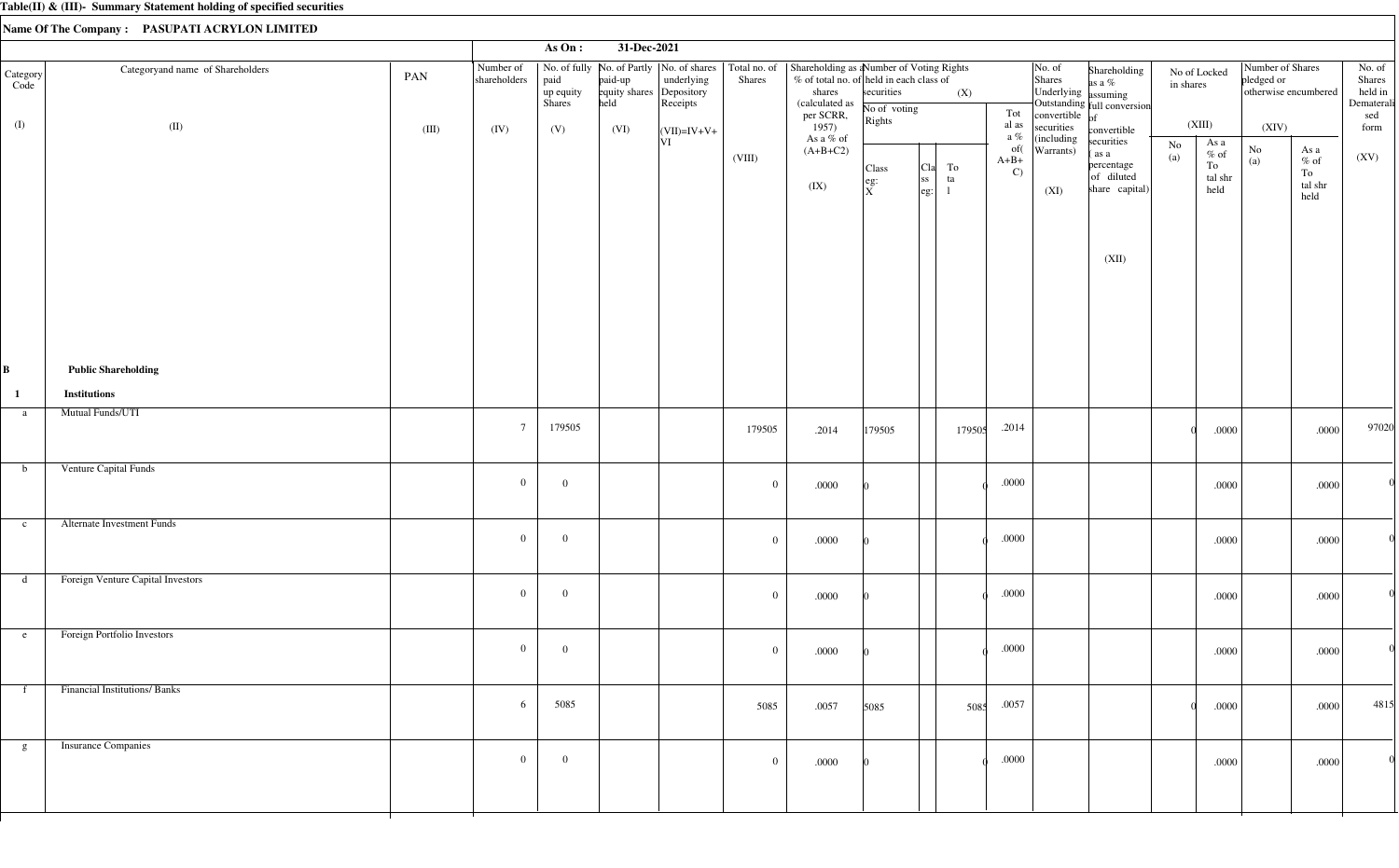|                  |                                                                |       |                           | As $On:$                                                                                                                         | 31-Dec-2021 |                                  |                  |                                                                                                                              |                                                           |                                               |        |                                                  |                                                                           |                                                                                          |                                                      |         |                                                        |                                         |                                                  |
|------------------|----------------------------------------------------------------|-------|---------------------------|----------------------------------------------------------------------------------------------------------------------------------|-------------|----------------------------------|------------------|------------------------------------------------------------------------------------------------------------------------------|-----------------------------------------------------------|-----------------------------------------------|--------|--------------------------------------------------|---------------------------------------------------------------------------|------------------------------------------------------------------------------------------|------------------------------------------------------|---------|--------------------------------------------------------|-----------------------------------------|--------------------------------------------------|
| Category<br>Code | Categoryand name of Shareholders                               | PAN   | Number of<br>shareholders | No. of fully   No. of Partly   No. of shares   Total no. of  <br>paid<br>paid-up<br>equity shares<br>up equity<br>Shares<br>held |             | underlying<br>Depository<br>Rece | Shares           | Shareholding as aNumber of Voting Rights<br>% of total no. of held in each class of<br>shares<br>(calculated as<br>per SCRR, | securities<br>No of voting                                |                                               | (X)    | Tot                                              | No. of<br>Shares<br>Underlying assuming<br>convertible $\int_{\text{of}}$ | Shareholding<br>as a %<br>Outstanding full conversion                                    | No of Locked<br>in shares                            |         | Number of Shares<br>pledged or<br>otherwise encumbered |                                         | No. of<br>Shares<br>held in<br>Dematerali<br>sed |
| (I)              | (II)                                                           | (III) | (IV)                      | (V)<br>(VI)                                                                                                                      | VI          | $ (VII)=IV+V+$                   | (VIII)           | 1957)<br>As a % of<br>$(A+B+C2)$<br>(IX)                                                                                     | Rights<br>Class<br>$\left  \right.$ eg:<br>$\overline{X}$ | To<br>Cla<br>ss <br>ta<br>eg:<br>$\mathbf{1}$ |        | al as<br>a $\%$<br>of(<br>$A+B+$<br>$\mathbf{C}$ | securities<br>(including<br>Warrants)<br>(XI)                             | convertible<br>securities<br>as a<br>percentage<br>of diluted<br>share capital)<br>(XII) | (XIII)<br>As a<br>No<br>$\%$ of<br>(a)<br>To<br>held | tal shr | (XIV)<br>No<br>(a)                                     | As a<br>$%$ of<br>To<br>tal shr<br>held | form<br>(XV)                                     |
| B                | <b>Public Shareholding</b>                                     |       |                           |                                                                                                                                  |             |                                  |                  |                                                                                                                              |                                                           |                                               |        |                                                  |                                                                           |                                                                                          |                                                      |         |                                                        |                                         |                                                  |
| $\mathbf{1}$     | <b>Institutions</b>                                            |       |                           |                                                                                                                                  |             |                                  |                  |                                                                                                                              |                                                           |                                               |        |                                                  |                                                                           |                                                                                          |                                                      |         |                                                        |                                         |                                                  |
| h                | Provident Funds/ Pension Funds                                 |       | $\overline{0}$            | $\overline{0}$                                                                                                                   |             |                                  | $\boldsymbol{0}$ | .0000                                                                                                                        |                                                           |                                               |        | .0000                                            |                                                                           |                                                                                          |                                                      | .0000   |                                                        | .0000                                   |                                                  |
| $\mathbf{i}$     | Any Other (specify)                                            |       | $\overline{0}$            | $\overline{0}$                                                                                                                   |             |                                  | $\overline{0}$   | .0000                                                                                                                        |                                                           |                                               |        | .0000                                            |                                                                           |                                                                                          |                                                      | .0000   |                                                        | .0000                                   |                                                  |
| $\overline{2}$   | Sub Total $(B)(1)$ :<br><b>Central Govt/State Govt(s)/ POI</b> |       | 13                        | 184590                                                                                                                           |             |                                  | 184590           | .2071                                                                                                                        | 184590                                                    |                                               | 184590 | .2071                                            |                                                                           |                                                                                          |                                                      |         |                                                        |                                         | 101835                                           |
| a                | GOVT.                                                          |       | $\overline{0}$            | $\overline{0}$                                                                                                                   |             |                                  | $\overline{0}$   | .0000                                                                                                                        |                                                           |                                               |        | .0000                                            |                                                                           |                                                                                          |                                                      | .0000   |                                                        | .0000                                   |                                                  |
|                  | Sub Total $(B)(2)$ :                                           |       | $\overline{0}$            | $\overline{0}$                                                                                                                   |             |                                  | $\overline{0}$   | .0000                                                                                                                        |                                                           |                                               |        | .0000                                            |                                                                           |                                                                                          |                                                      |         |                                                        |                                         |                                                  |
|                  |                                                                |       |                           |                                                                                                                                  |             |                                  |                  |                                                                                                                              |                                                           |                                               |        |                                                  |                                                                           |                                                                                          |                                                      |         |                                                        |                                         |                                                  |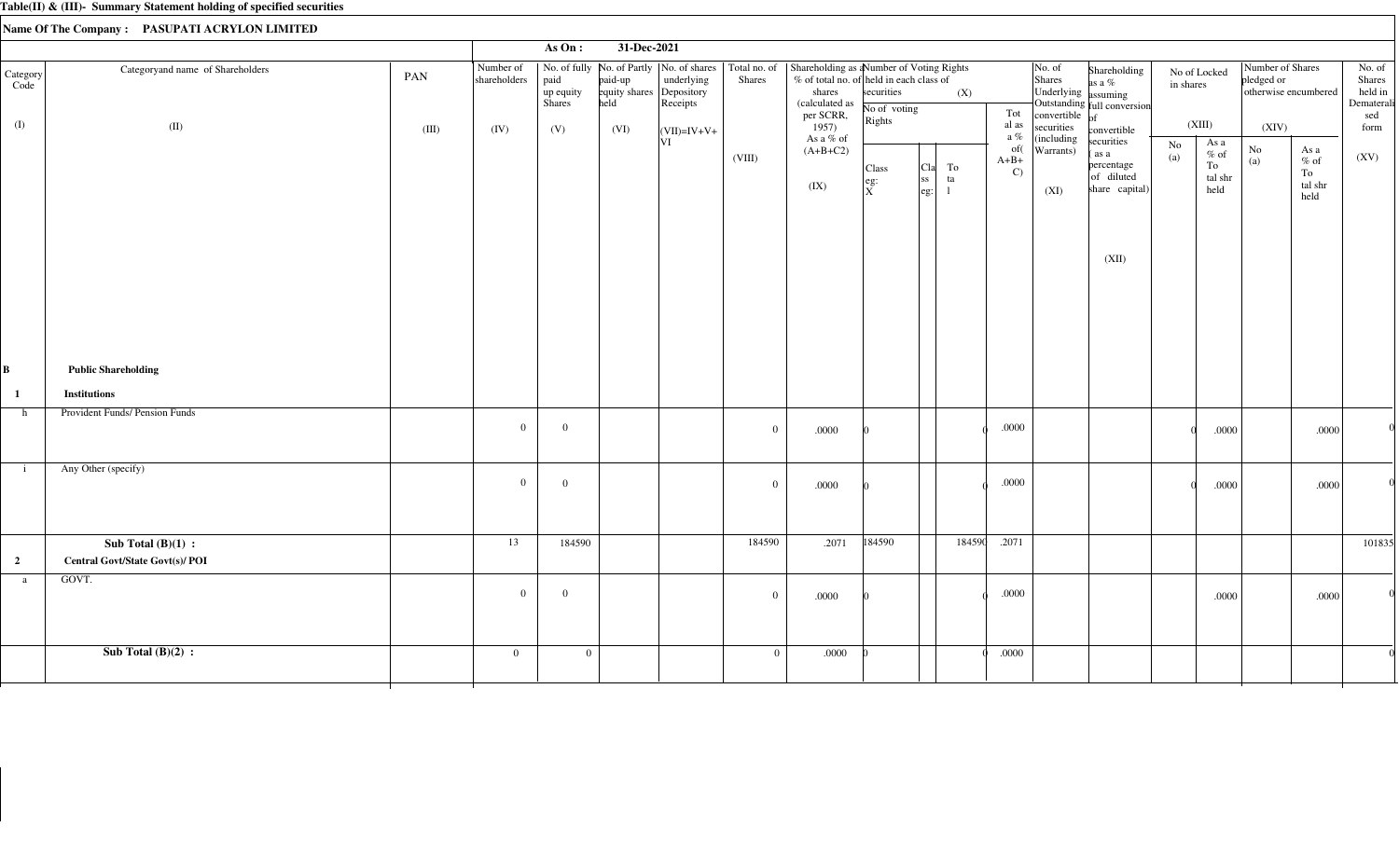|                         |                                                                                         |              |                                   | As On:                             | 31-Dec-2021                              |                                                                                                        |                               |                                                                                                                                        |                                      |                                                              |          |                               |                                                                           |                                                                            |           |                                          |                                                                 |                                                                       |                                                          |
|-------------------------|-----------------------------------------------------------------------------------------|--------------|-----------------------------------|------------------------------------|------------------------------------------|--------------------------------------------------------------------------------------------------------|-------------------------------|----------------------------------------------------------------------------------------------------------------------------------------|--------------------------------------|--------------------------------------------------------------|----------|-------------------------------|---------------------------------------------------------------------------|----------------------------------------------------------------------------|-----------|------------------------------------------|-----------------------------------------------------------------|-----------------------------------------------------------------------|----------------------------------------------------------|
| Category<br>Code<br>(I) | Categoryand name of Shareholders<br>(II)                                                | PAN<br>(III) | Number of<br>shareholders<br>(IV) | paid<br>up equity<br>Shares<br>(V) | paid-up<br>equity shares<br>held<br>(VI) | No. of fully   No. of Partly   No. of shares<br>underlying<br>Depository<br>Receipts<br>$ (VII)=IV+V+$ | Total no. of<br><b>Shares</b> | Shareholding as a Number of Voting Rights<br>% of total no. of held in each class of<br>shares<br>(calculated as<br>per SCRR,<br>1957) | securities<br>No of voting<br>Rights |                                                              | (X)      | Tot<br>al as<br>a $\%$        | No. of<br>Shares<br>Underlying assuming<br>convertible $of$<br>securities | Shareholding<br>as a %<br>Outstanding full conversion<br>convertible       | in shares | No of Locked<br>(XIII)                   | Number of Shares<br>pledged or<br>otherwise encumbered<br>(XIV) |                                                                       | No. of<br>Shares<br>held in<br>Dematerali<br>sed<br>form |
|                         |                                                                                         |              |                                   |                                    |                                          | VI                                                                                                     | (VIII)                        | As a % of<br>$(A+B+C2)$<br>(IX)                                                                                                        | Class<br>$\left  \right.$ eg:<br>ΙxΞ | ${\rm To}$<br>Cla<br>ss <br>ta<br>$\left  \text{eg:}\right.$ |          | of(<br>$A+B+$<br>$\mathbf{C}$ | (including<br>Warrants)<br>(XI)                                           | securities<br>(as a<br>percentage<br>of diluted<br>share capital)<br>(XII) | No<br>(a) | As a<br>$\%$ of<br>To<br>tal shr<br>held | $\rm No$<br>(a)                                                 | As a<br>$\%$ of<br>To<br>$\ensuremath{\text{tal}}\xspace$ shr<br>held | (XV)                                                     |
| В                       | <b>Public Shareholding</b>                                                              |              |                                   |                                    |                                          |                                                                                                        |                               |                                                                                                                                        |                                      |                                                              |          |                               |                                                                           |                                                                            |           |                                          |                                                                 |                                                                       |                                                          |
| $\mathbf{3}$            | <b>Non-Institutions</b>                                                                 |              |                                   |                                    |                                          |                                                                                                        |                               |                                                                                                                                        |                                      |                                                              |          |                               |                                                                           |                                                                            |           |                                          |                                                                 |                                                                       |                                                          |
| a<br>$\mathbf{i}$       | Individuals<br>Individual shareholders holding nominal share capital up to Rs. 2 lakhs. |              | 57328                             | 19160002                           |                                          |                                                                                                        | 19160002                      | 21.4959                                                                                                                                | 19160002                             |                                                              | 19160002 | 21.4959                       |                                                                           |                                                                            | 27        | .0001                                    |                                                                 | .0000                                                                 | 13654507                                                 |
| $\,$ ii                 | Individual shareholders holding nominal share capital in excess of Rs. 2 lakhs.         |              | 100                               | 6764739                            |                                          |                                                                                                        | 6764739                       | 7.5895                                                                                                                                 | 6764739                              |                                                              | 6764739  | 7.5895                        |                                                                           |                                                                            |           | .0000                                    |                                                                 | .0000                                                                 | 6632087                                                  |
| b                       | NBFCs registered with RBI                                                               |              |                                   | 90                                 |                                          |                                                                                                        | 90                            | .0001                                                                                                                                  | 90                                   |                                                              | -90      | .0001                         |                                                                           |                                                                            |           | .0000                                    |                                                                 | .0000                                                                 | 90                                                       |
| $\mathbf{c}$            | <b>Employee Trust</b>                                                                   |              | $\overline{0}$                    | $\overline{0}$                     |                                          |                                                                                                        | $\overline{0}$                | .0000                                                                                                                                  |                                      |                                                              |          | .0000                         |                                                                           |                                                                            |           | .0000                                    |                                                                 | .0000                                                                 |                                                          |
|                         | d Overseas Depositories (holding DRs) (balancing figure)                                |              | $\overline{0}$                    | $\mathbf{0}$                       |                                          |                                                                                                        | $\overline{0}$                | .0000                                                                                                                                  |                                      |                                                              |          | $.0000\,$                     |                                                                           |                                                                            |           | .0000                                    |                                                                 | .0000                                                                 |                                                          |
| e                       | Any Other (specify)                                                                     |              | $\overline{0}$                    | $\mathbf{0}$                       |                                          |                                                                                                        | $\overline{0}$                | .0000                                                                                                                                  |                                      |                                                              |          | .0000                         |                                                                           |                                                                            |           | .0000                                    |                                                                 | .0000                                                                 |                                                          |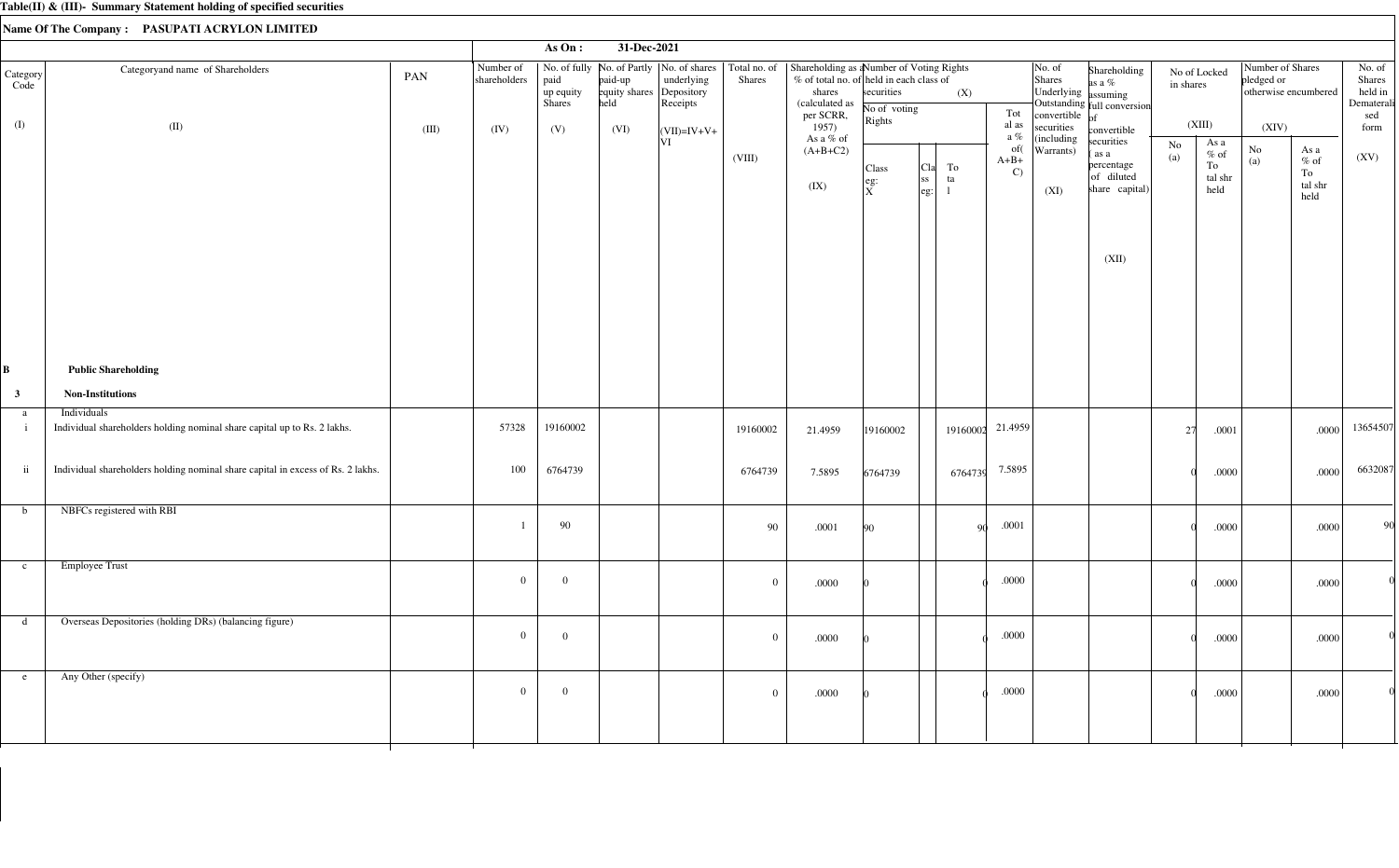|                              |                                               |                                  |                | As On:                      | 31-Dec-2021                      |                                      |                |                                                                                                                                                                                             |                            |                                                                                  |                               |                                                                        |                                                                   |                           |                                                  |                                                        |                                                                       |                                                  |
|------------------------------|-----------------------------------------------|----------------------------------|----------------|-----------------------------|----------------------------------|--------------------------------------|----------------|---------------------------------------------------------------------------------------------------------------------------------------------------------------------------------------------|----------------------------|----------------------------------------------------------------------------------|-------------------------------|------------------------------------------------------------------------|-------------------------------------------------------------------|---------------------------|--------------------------------------------------|--------------------------------------------------------|-----------------------------------------------------------------------|--------------------------------------------------|
| Category<br>Code             | Categoryand name of Shareholders              | Number of<br>PAN<br>shareholders |                | paid<br>up equity<br>Shares | paid-up<br>equity shares<br>held | underlying<br>Depository<br>Receipts | Shares         | No. of fully   No. of Partly   No. of shares   Total no. of   Shareholding as a Number of Voting Rights<br>% of total no. of held in each class of<br>shares<br>(calculated as<br>per SCRR, | securities<br>No of voting | (X)                                                                              | Tot                           | No. of<br>Shares<br>Underlying assuming<br>convertible $\overline{of}$ | Shareholding<br>as a %<br>Outstanding full conversion             | No of Locked<br>in shares |                                                  | Number of Shares<br>pledged or<br>otherwise encumbered |                                                                       | No. of<br>Shares<br>held in<br>Dematerali<br>sed |
| (I)                          | (II)                                          | (IV)<br>(III)                    |                | (V)                         | (VI)                             | $ (VII)=IV+V+$                       |                | 1957)<br>As a % of                                                                                                                                                                          | Rights                     |                                                                                  | al as<br>a $\%$               | securities<br>(including                                               | convertible                                                       |                           | (XIII)                                           | (XIV)                                                  |                                                                       | form                                             |
|                              |                                               |                                  |                |                             |                                  | VI                                   | (VIII)         | $(A+B+C2)$<br>(IX)                                                                                                                                                                          | Class<br>eg:<br>Ιx.        | <sub>C1a</sub>  <br>To<br>ss <br>ta<br>$\left \text{eg:}\right $<br>$\mathbf{1}$ | of(<br>$A+B+$<br>$\mathbf{C}$ | Warrants)<br>(XI)                                                      | securities<br>(as a<br>percentage<br>of diluted<br>share capital) | No<br>(a)                 | As a<br>$\%$ of<br>${\rm To}$<br>tal shr<br>held | $\rm No$<br>(a)                                        | As a<br>$\%$ of<br>To<br>$\ensuremath{\text{tal}}\xspace$ shr<br>held | (XV)                                             |
|                              |                                               |                                  |                |                             |                                  |                                      |                |                                                                                                                                                                                             |                            |                                                                                  |                               |                                                                        | (XII)                                                             |                           |                                                  |                                                        |                                                                       |                                                  |
| R                            | <b>Public Shareholding</b>                    |                                  |                |                             |                                  |                                      |                |                                                                                                                                                                                             |                            |                                                                                  |                               |                                                                        |                                                                   |                           |                                                  |                                                        |                                                                       |                                                  |
| $\mathbf{3}$                 | <b>Non-Institutions</b>                       |                                  |                |                             |                                  |                                      |                |                                                                                                                                                                                             |                            |                                                                                  |                               |                                                                        |                                                                   |                           |                                                  |                                                        |                                                                       |                                                  |
| $\mathbf{i}$<br>$\mathbf{i}$ | Any Other (specify)<br>Other Bodies Corporate |                                  | 445            | 4169917                     |                                  |                                      | 4169917        | 4.6783                                                                                                                                                                                      | 4169917                    | 4169917                                                                          | 4.6783                        |                                                                        |                                                                   |                           | .0000                                            |                                                        | .0000                                                                 | 3988537                                          |
| $\mathbf{i}$                 | Other Bodies Corporate                        |                                  |                |                             |                                  |                                      |                |                                                                                                                                                                                             |                            |                                                                                  |                               |                                                                        |                                                                   |                           | .0000                                            |                                                        |                                                                       |                                                  |
|                              | ACCUREX TRADERS PVT LTD ACCA1330J             |                                  |                | 1750000                     |                                  |                                      | 1750000        | 1.9634                                                                                                                                                                                      | 1750000                    | 1750000                                                                          | 1.9634                        |                                                                        |                                                                   |                           | $.0000$                                          |                                                        |                                                                       | 1750000                                          |
| ii)a                         | NRI WITH REPAT                                |                                  | 639            | 688079                      |                                  |                                      | 688079         | .7720                                                                                                                                                                                       | 688079                     | 688079                                                                           | .7720                         |                                                                        |                                                                   |                           | .0000                                            |                                                        | .0000                                                                 | 397753                                           |
| ii)b                         | NRI WITHOUT REPAT                             |                                  | 116            | 131900                      |                                  |                                      | 131900         | .1480                                                                                                                                                                                       | 131900                     | 131900                                                                           | .1480                         |                                                                        |                                                                   |                           | .0000                                            |                                                        | .0000                                                                 | 131900                                           |
| iii                          | Trust                                         |                                  |                | 1400                        |                                  |                                      | 1400           | .0016                                                                                                                                                                                       | 1400                       | 1400                                                                             | .0016                         |                                                                        |                                                                   |                           | .0000                                            |                                                        | .0000                                                                 | 1400                                             |
| iv                           | Cooperative Societies                         |                                  | $\overline{0}$ | $\overline{0}$              |                                  |                                      | $\overline{0}$ | $.0000\,$                                                                                                                                                                                   |                            |                                                                                  | .0000                         |                                                                        |                                                                   |                           | .0000                                            |                                                        | .0000                                                                 |                                                  |
| V                            | <b>Educational Institutions</b>               |                                  | $\overline{0}$ | $\overline{0}$              |                                  |                                      | $\overline{0}$ | $.0000\,$                                                                                                                                                                                   |                            |                                                                                  | .0000                         |                                                                        |                                                                   |                           | .0000                                            |                                                        | .0000                                                                 |                                                  |
| vi                           | OCB                                           |                                  | $\overline{2}$ | 651879                      |                                  |                                      | 651879         | .7314                                                                                                                                                                                       | 651879                     | 651879                                                                           | .7314                         |                                                                        |                                                                   |                           | .0000                                            |                                                        | .0000                                                                 | 651879                                           |
| vii                          | Foreign Companies                             |                                  | $\overline{2}$ | 415080                      |                                  |                                      | 415080         | .4657                                                                                                                                                                                       | 415080                     | 415080                                                                           | .4657                         |                                                                        |                                                                   |                           | .0000                                            |                                                        | .0000                                                                 |                                                  |
|                              |                                               |                                  |                |                             |                                  |                                      |                |                                                                                                                                                                                             |                            |                                                                                  |                               |                                                                        |                                                                   |                           |                                                  |                                                        |                                                                       |                                                  |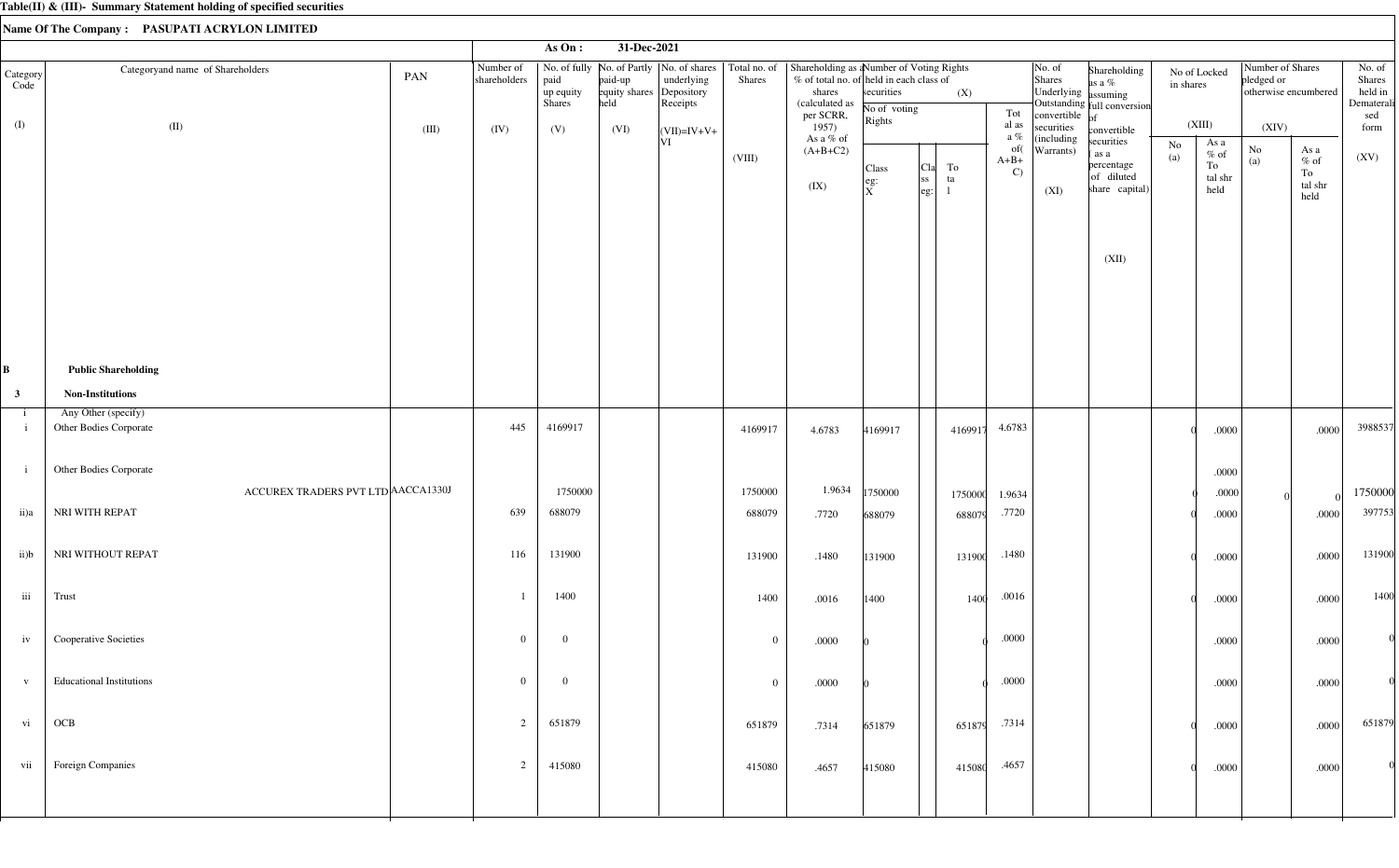|                   |                                                            |       |                           | As On:                      | 31-Dec-2021                      |                                                                                   |                               |                                                                                                                              |                            |                                               |                                |                                                                |                                                                  |           |                                          |                                                        |                                                                       |                                                  |
|-------------------|------------------------------------------------------------|-------|---------------------------|-----------------------------|----------------------------------|-----------------------------------------------------------------------------------|-------------------------------|------------------------------------------------------------------------------------------------------------------------------|----------------------------|-----------------------------------------------|--------------------------------|----------------------------------------------------------------|------------------------------------------------------------------|-----------|------------------------------------------|--------------------------------------------------------|-----------------------------------------------------------------------|--------------------------------------------------|
| Category<br>Code  | Categoryand name of Shareholders                           | PAN   | Number of<br>shareholders | paid<br>up equity<br>Shares | paid-up<br>equity shares<br>held | No. of fully No. of Partly  No. of shares<br>underlying<br>Depository<br>Receipts | Total no. of<br><b>Shares</b> | Shareholding as aNumber of Voting Rights<br>% of total no. of held in each class of<br>shares<br>(calculated as<br>per SCRR, | securities<br>No of voting | (X)                                           | Tot                            | $\vert$ No. of<br>Shares<br>Underlying assuming<br>convertible | Shareholding<br>as a $%$<br>Outstanding full conversion          | in shares | No of Locked                             | Number of Shares<br>pledged or<br>otherwise encumbered |                                                                       | No. of<br>Shares<br>held in<br>Dematerali<br>sed |
| (I)               | (II)                                                       | (III) | (IV)                      | (V)                         | (VI)                             | $\vert$ (VII)=IV+V+                                                               |                               | 1957)                                                                                                                        | Rights                     |                                               | al as<br>a $\%$                | securities                                                     | convertible                                                      |           | (XIII)                                   | (XIV)                                                  |                                                                       | form                                             |
|                   |                                                            |       |                           |                             |                                  | VI                                                                                | (VIII)                        | As a % of<br>$(A+B+C2)$<br>(IX)                                                                                              | Class<br>eg:<br>ΙxΞ        | To<br>  <sub>C1a</sub>  <br>ta<br> SS<br> eg: | of(<br>$A+B+$<br>$\mathcal{C}$ | (including<br>Warrants)<br>(XI)                                | securities<br>as a<br>percentage<br>of diluted<br>share capital) | No<br>(a) | As a<br>$\%$ of<br>To<br>tal shr<br>held | No<br>(a)                                              | As a<br>$\%$ of<br>To<br>$\ensuremath{\text{tal}}\xspace$ shr<br>held | (XV)                                             |
|                   |                                                            |       |                           |                             |                                  |                                                                                   |                               |                                                                                                                              |                            |                                               |                                |                                                                | (XII)                                                            |           |                                          |                                                        |                                                                       |                                                  |
| B<br>$\mathbf{3}$ | <b>Public Shareholding</b><br><b>Non-Institutions</b>      |       |                           |                             |                                  |                                                                                   |                               |                                                                                                                              |                            |                                               |                                |                                                                |                                                                  |           |                                          |                                                        |                                                                       |                                                  |
|                   | Sub Total $(B)(3)$ :                                       |       | 58634                     | 31983086                    |                                  |                                                                                   | 31983086                      | 35.8825                                                                                                                      | 31983086                   | 31983086 35.8825                              |                                |                                                                |                                                                  |           |                                          |                                                        |                                                                       | 25458153                                         |
|                   | Total Public Shareholding (B) = $(B)(1) + (B)(2)+(B)(3)$ : |       | 58647                     | 32167676                    |                                  |                                                                                   | 32167676                      |                                                                                                                              | 36.0896 32167676           | 32167676                                      | 36.0896                        |                                                                |                                                                  | b7.       | .00                                      |                                                        |                                                                       | 25559988                                         |
|                   | Total $(A) + (B)$ :                                        |       | 58660                     | 89133121                    |                                  |                                                                                   | 89133121                      |                                                                                                                              | 100.0000 89133121          | 89133121                                      | 100.0000                       |                                                                |                                                                  | 27        | .0001                                    |                                                        | 15125000 16.9690                                                      | 82525433                                         |